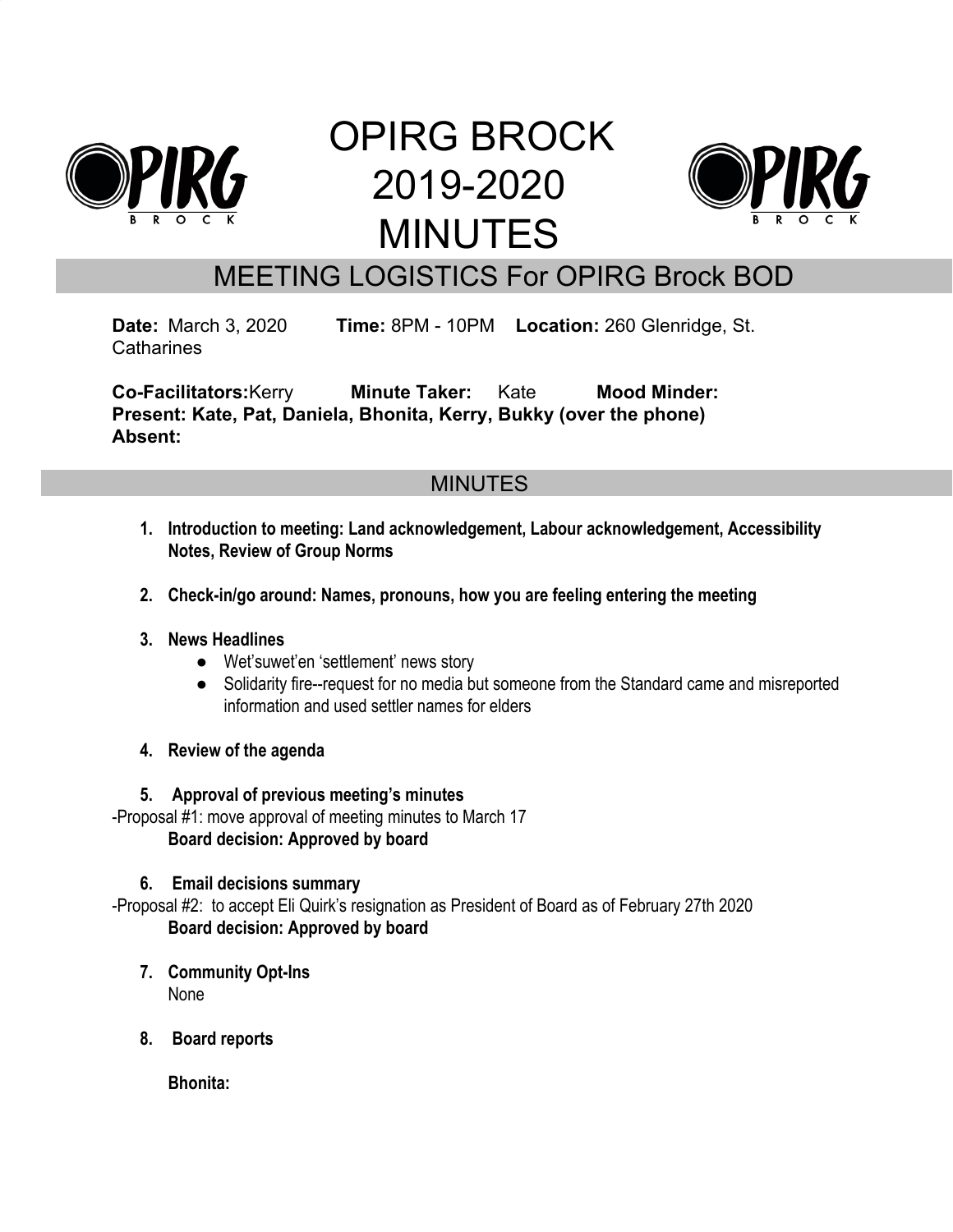- Tried to close out accountability process, meeting with lawyer to close situation, waiting for response from lawyer
- Met with HR team for provincial, point person for York team and provincial, moving forward with mediation, will address at finance update later in meeting
- Forwarded Thomas from NDP group to ban Aaron from NDP, is also banned from OPIRG
- Replied to emails

#### **Patrick:**

- Followed up with Eli to get board facilitation task list
- Organized doodle poll for current meeting
- Read google drive docs
- Proposed KOBA patreon meeting
- Went to NSJC meeting
- Replied to emails

# **Kate:**

- Went to NSJC meeting
- Looked over finances and prepared questions to address at finance meeting
- Made a list of CUPE 4207 members to speak to about upcoming GMM vote

# **Bukky:**

- N/a

# **Daniella:**

- Replied to emails
- Looked at documents

# **9. Staff reports**

# **Kerry**

- Reached out to all CUPE 4207 members they know
- Updated slack for OPIRG and KOBA
- Sent out doodle polls for communications and finance committees
- Did a lot of work on Niagara Skills Network
- Worked on Free Store
- Had a Free Store
- Co writing grant with Roberta and Seamus
- Went to info session with Seamus for Culture day grant
- Went to table on racism and the arts
- Harm reduction training work in advance of trainings
- Met with students who will work on discount card and committees
- Met with Yasser
- Keeping up with provincial

# **10. Committee Updates, Feedback, Goals, & Proposals**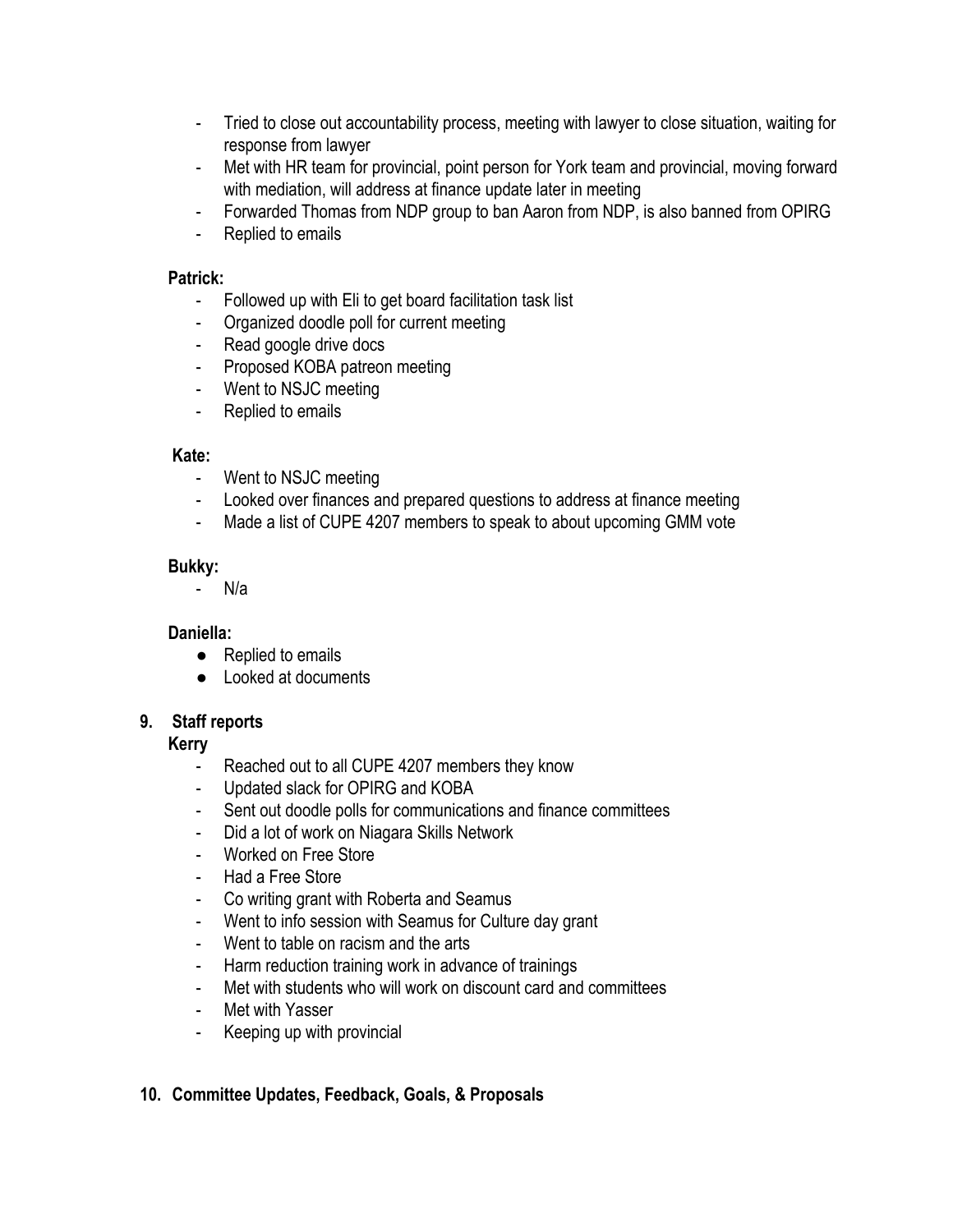- Finance:
	- If successful with CUPE money, finance committee will need to come up with a proposal
	- Kate Question
		- What happens if we go into debt?
			- We have insurance, we will not be responsible as long as we don't close and carry the debt and fundraise. Possible cuts of insurance as last resource but we hope everything will be covered and leave us above red lines
		- What happens with Kerry and leave of absence? Working on that slowly exploring options. Get to a collective agreement and figure out issues sof layoff. Set proposal with CUPE money and look into top 3 options
		- Kerry taking vacation? What's the legal fee? Winnie did not bring any counter proposals. Unethical for Kerry to work for free if she wants to do it? Could she take a bunch of vacations but what would be the budget and legal fees including lawyers. Proposal to vote on this.
		- Chart What are the numbers at top of the chart?
			- $1$  = January, 2 February
		- **Benefits**
		- **Vacation Days** 
			- 14 days that have to be taken or paid off
			- 24 sick days not necessarily paid
			- Kerry could propose taking those vacation days and request unpaid
- **Communications**
- **Accountability**

# **11. Items brought forward:**

- **-** Programming Updates
	- The Coming Out Monologues
	- Free Store
	- Anti Oppression Workshop Facilitators
	- Lunch & Learns with Start Me Up
- Niagara Social Justice Coalition: Board Member needed
- Future grants & programs
	- Niagara Skills Network
	- Free Store
- Election of Official Officers (President, Vice President, Secretary, Treasurer)
- Board Portfolios/ Roles + Committee Confirmation
	- Proposal: be appointed as President of the OPIRG Brock Board of Directors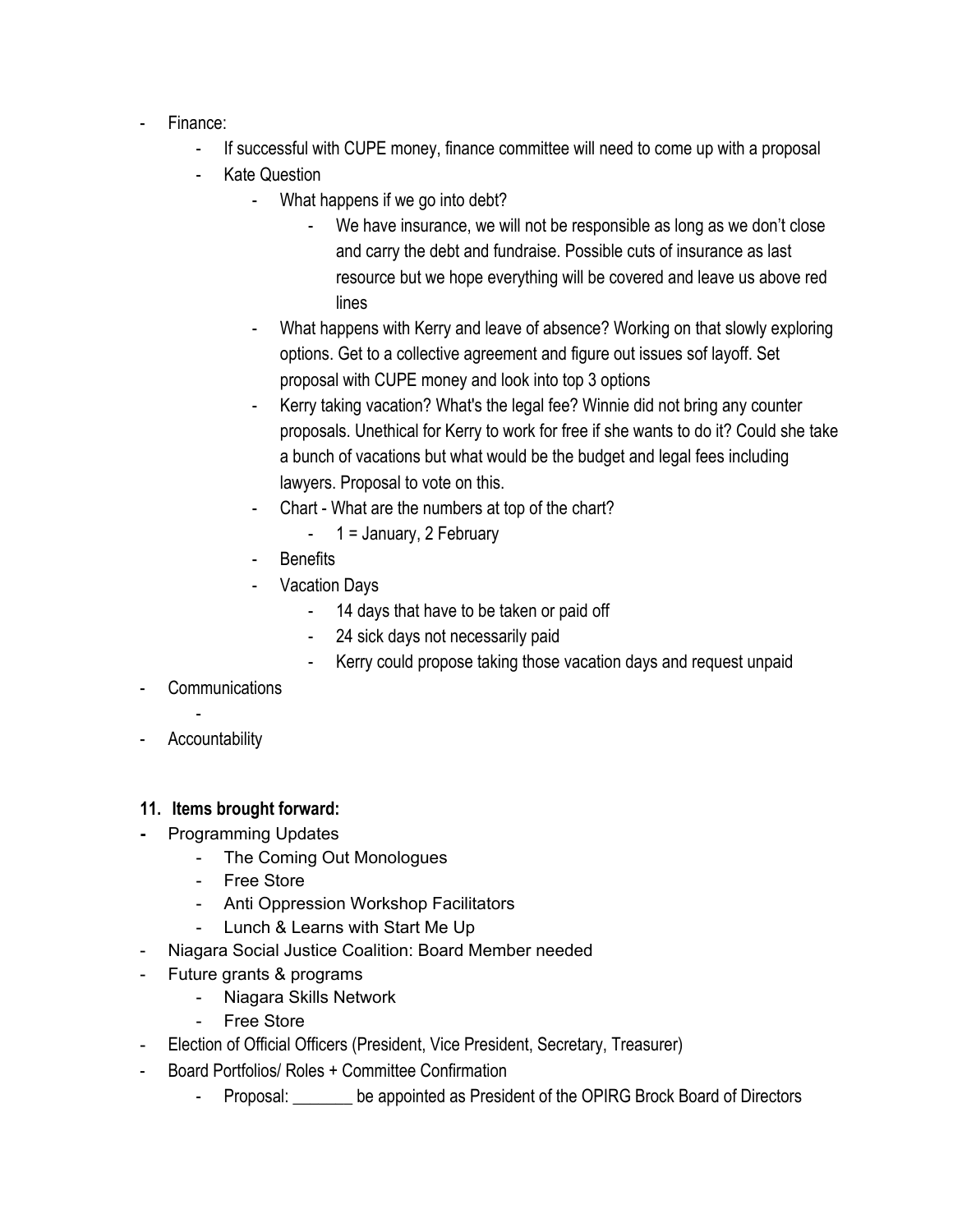# **Board decision: Approved by Bhonita, Patrick, Kate**

# **12. New Items:**

- Meeting dates
	- Board Meetings
		- Last board meeting we approved having 2 board meetings a month
		- Next one is March 17th at 5:30 pm
			- Proposal to make it downtown St. Catharines because of St. Patricks day
		- Approved by all
		- Meeting on March 31st at 5:30 pm at MIW
	- AGM
		- April 21st at 5:30 pm: approved
		- At MIW
- Slack: skipped
	- Everyone is on it except Vanessa
	- Can't make decisions on slack, must have paper trail
- Provincial Proposals
	- 5% Provincial Rate
		- Increased from 4%
		- Since we have no student members (their definition) we get paid this year
		- Almost \$3000 in equalization payment, breakeven and extra money.
		- Approved by other universities, waiting to hear about all of them
		- Board decision: approved
	- Zina's pay
		- Proposal to pay out 4 months of pay  $= $5518.82$
		- Approved by board
	- Money on mediation with York
		- Similar situation as us
		- \$3000 into budget: between Provincial, York, and Union
		- Board decision: approved
- Fundraiser Market Proposal
	- Ideally 40 vendors. Add some more in. fundraising over \$1000
	- Printing posters:
	- Use fund of \$2700 into sponsoring things before april 31st through SJC
		- Board decision: approved
	- Mazie's 25% of table fees. Board did mass approval but not on specific amount on her coordinating job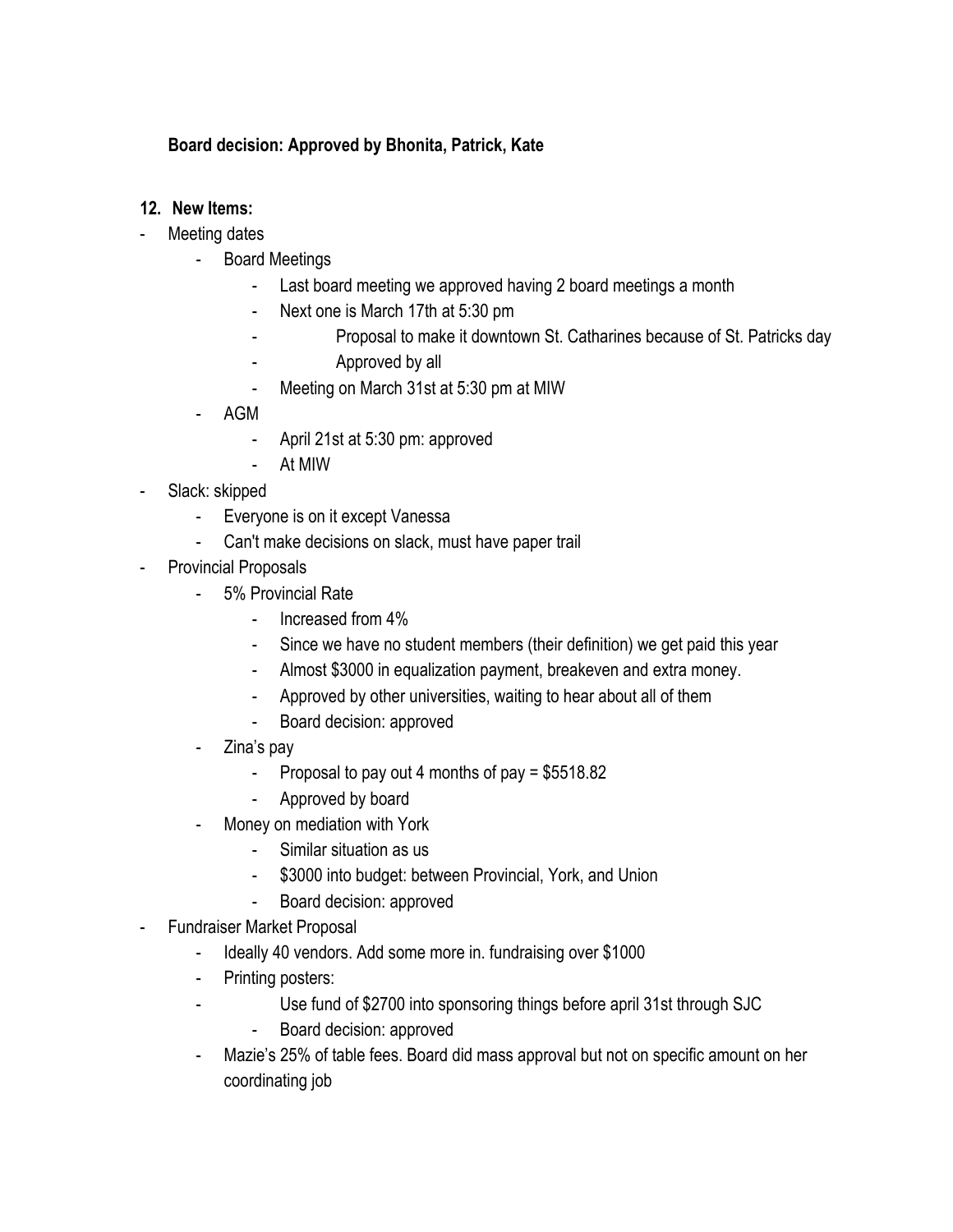- Motion to approve giving Mazie 25%
	- Approved by board
	- Bukky needs to vote
- Still looking for vendors and people --potentially businesses sponsoring them
	- Eli's task to ask businesses to sponsor it--Does anyone else want to work with Mo on it?
- Freedonia Grant Proposal
	- Due March 13th
- CUPE Money Proposal
	- Proposal: Are CUPE members default members of OPIRG Brock if by law passes?
		- March 12 GMM special assessment bylaw vote
		- 0.25% of union dues go to OPIRG Brock = \$37,000
			- We dont know if this means dues increase
		- Offering them an opt out to be discussed in 2 weeks or when in violation of safer space policy.
	- Proposal: pending successful vote, CUPE 4207 members are default members of OPIRG Brock and Niagara Skills Network
		- Approved by board
		- Bukky needs to vote
	- Proposal: re-evaulate opt out option in 6 months pending successful vote
		- Approved by board
		- Bukky needs to vote
- KOBA Proposals
	- Fundraising goals
	- Niagara Skills Network
	- Space
	- Proposal: approve Kerry keeps working on grants and fundraising
		- Approved by Board
		- Bukky needs to vote
- Staff Proposals
	- Timeline
	- Outdated Money
- New Board Trainings & Questions
	- Slack should be included here
	- Kerry proposed to set some time aside to be on slack and answer questions
		- Decided we don't need to do this
- **13. Next Meeting:**

**1st week of march:** March 17th 2020